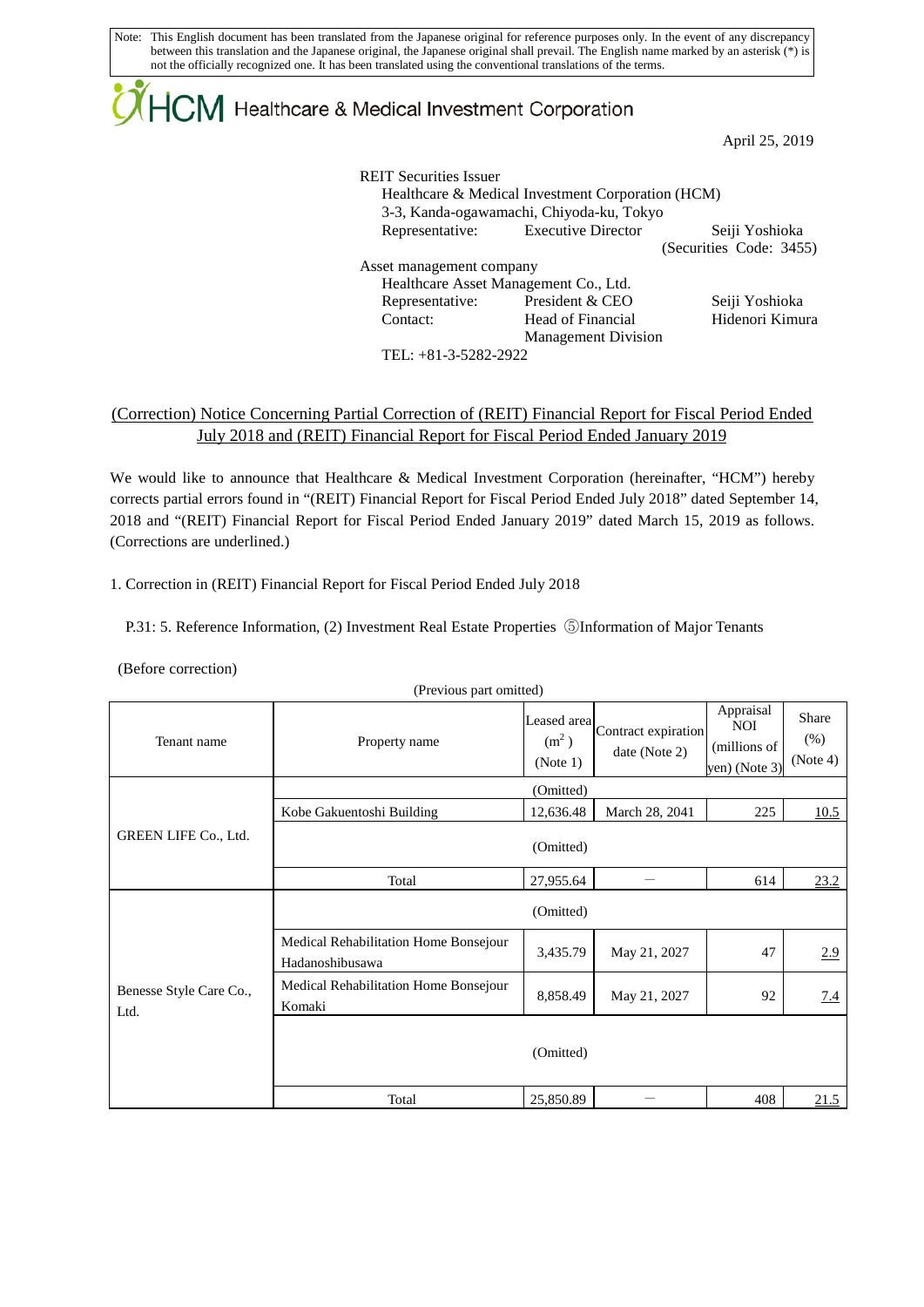Note: This English document has been translated from the Japanese original for reference purposes only. In the event of any discrepancy between this translation and the Japanese original, the Japanese original shall prevail. The English name marked by an asterisk (\*) is not the officially recognized one. It has been translated using the conventional translations of the terms.

| $\chi$ $HCM$ Healthcare & Medical Investment Corporation |                                        |           |                |     |             |  |
|----------------------------------------------------------|----------------------------------------|-----------|----------------|-----|-------------|--|
|                                                          | (Omitted)                              |           |                |     |             |  |
|                                                          | SOMPO CARE Sompo no ie Awajiekimae     | 5,658.53  | July 31, 2034  | 116 | 4.7         |  |
| Sompo Care Inc. (Note 5)                                 | SOMPO CARE Sompo no ie<br>Kobekamisawa | 3,626.25  | July 31, 2034  | 72  | 3.0         |  |
|                                                          | Total                                  | 22,794.20 |                | 537 | <u>18.9</u> |  |
|                                                          | AIKOEN ICHIBANKAN Building             | 3,806.36  | August 4, 2036 | 45  | 3.2         |  |
| <b>Medical Corporation</b><br><b>AIKOKAI</b>             | Niigata Rehabilitation Hospital        | 13,476.55 | March 23, 2047 | 153 | 11.2        |  |
|                                                          | (Omitted)                              |           |                |     |             |  |
| Sawayaka Club Co., Ltd.                                  |                                        | (Omitted) |                |     |             |  |
|                                                          | Total                                  | 12,739.60 |                | 209 | 10.6        |  |
| (Following part omitted)                                 |                                        |           |                |     |             |  |

(Following part omitted)

#### (After correction)

| (Previous part omitted)                      |                                                          |                                              |                                      |                                                          |                           |  |  |
|----------------------------------------------|----------------------------------------------------------|----------------------------------------------|--------------------------------------|----------------------------------------------------------|---------------------------|--|--|
| Tenant name                                  | Property name                                            | Leased area<br>(m <sup>2</sup> )<br>(Note 1) | Contract expiration<br>date (Note 2) | Appraisal<br><b>NOI</b><br>(millions of<br>yen) (Note 3) | Share<br>(% )<br>(Note 4) |  |  |
|                                              |                                                          | (Omitted)                                    |                                      |                                                          |                           |  |  |
|                                              | Kobe Gakuentoshi Building                                | 12,636.48                                    | March 28, 2041                       | 225                                                      | 10.4                      |  |  |
| GREEN LIFE Co., Ltd.                         |                                                          | (Omitted)                                    |                                      |                                                          |                           |  |  |
|                                              | Total                                                    | 27,955.64                                    |                                      | 614                                                      | 23.1                      |  |  |
| Benesse Style Care Co.,<br>Ltd.              |                                                          | (Omitted)                                    |                                      |                                                          |                           |  |  |
|                                              | Medical Rehabilitation Home Bonsejour<br>Hadanoshibusawa | 3,435.79                                     | May 21, 2027                         | 47                                                       | 2.8                       |  |  |
|                                              | Medical Rehabilitation Home Bonsejour<br>Komaki          | 8,858.49                                     | May 21, 2027                         | 92                                                       | 7.3                       |  |  |
|                                              | (Omitted)                                                |                                              |                                      |                                                          |                           |  |  |
|                                              | Total                                                    | 25,850.89                                    |                                      | 408                                                      | 21.3                      |  |  |
| Sompo Care Inc. (Note 5)                     |                                                          | (Omitted)                                    |                                      |                                                          |                           |  |  |
|                                              | SOMPO CARE Sompo no ie Awajiekimae                       | 5,745.15                                     | July 31, 2034                        | 116                                                      | 4.7                       |  |  |
|                                              | SOMPO CARE Sompo no ie<br>Kobekamisawa                   | 4,058.35                                     | July 31, 2034                        | 72                                                       | 3.4                       |  |  |
|                                              | Total                                                    | 23,312.92                                    | $\overline{\phantom{0}}$             | 537                                                      | 19.2                      |  |  |
|                                              | AIKOEN ICHIBANKAN Building                               | 3,806.36                                     | August 4, 2036                       | 45                                                       | 3.1                       |  |  |
| <b>Medical Corporation</b><br><b>AIKOKAI</b> | Niigata Rehabilitation Hospital                          | 13,476.55                                    | March 23, 2047                       | 153                                                      | 11.1                      |  |  |
|                                              | (Omitted)                                                |                                              |                                      |                                                          |                           |  |  |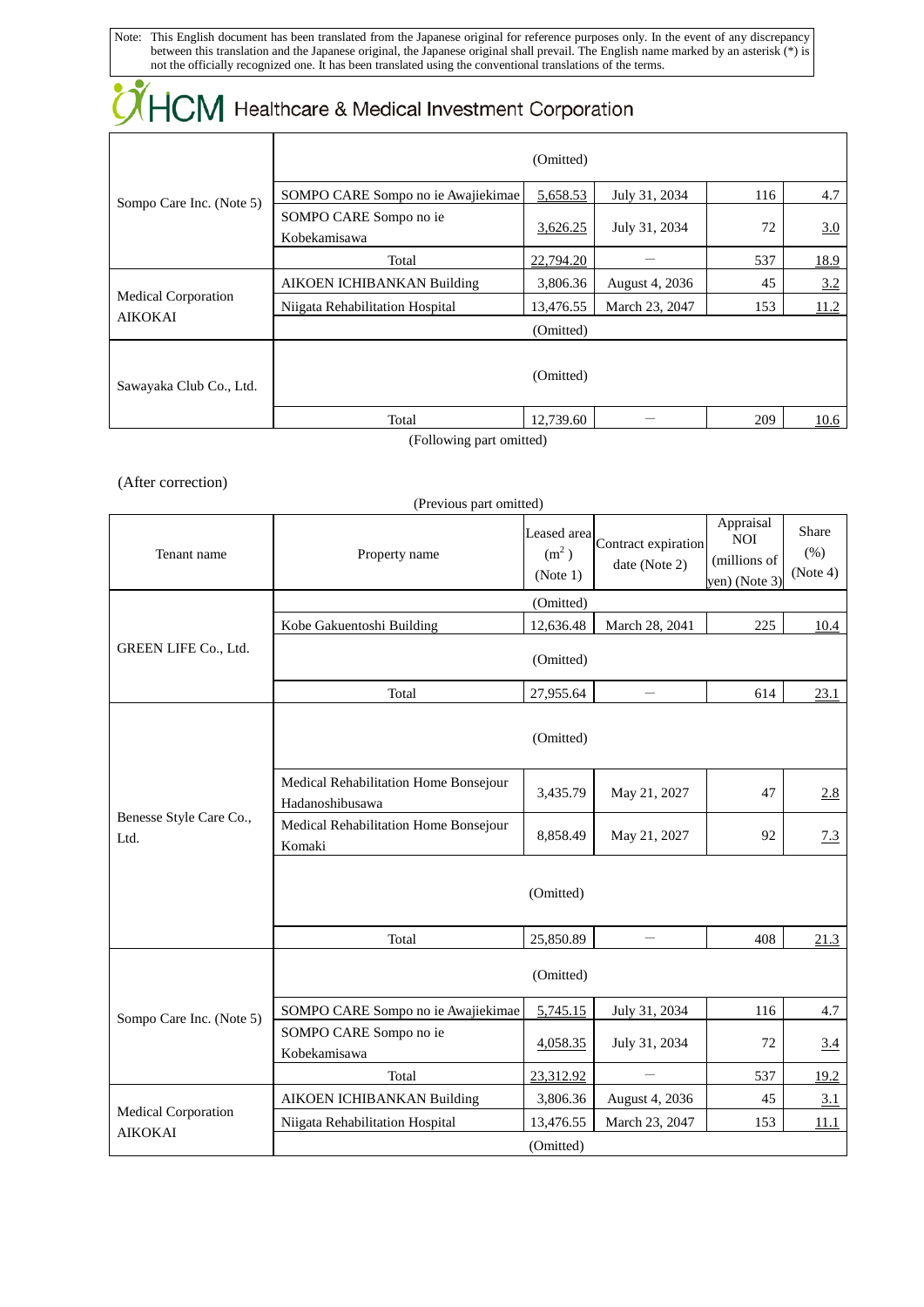| Note: This English document has been translated from the Japanese original for reference purposes only. In the event of any discrepancy<br>between this translation and the Japanese original, the Japanese original shall prevail. The English name marked by an asterisk (*) is<br>not the officially recognized one. It has been translated using the conventional translations of the terms. |       |           |  |     |      |  |
|--------------------------------------------------------------------------------------------------------------------------------------------------------------------------------------------------------------------------------------------------------------------------------------------------------------------------------------------------------------------------------------------------|-------|-----------|--|-----|------|--|
| <b>OHCM</b> Healthcare & Medical Investment Corporation                                                                                                                                                                                                                                                                                                                                          |       |           |  |     |      |  |
| Sawayaka Club Co., Ltd.                                                                                                                                                                                                                                                                                                                                                                          |       | (Omitted) |  |     |      |  |
|                                                                                                                                                                                                                                                                                                                                                                                                  | Total | 12,739.60 |  | 209 | 10.5 |  |

(Following part omitted)

#### 2. Correction in (REIT) Financial Report for Fiscal Period Ended January 2019

P.35: 5. Reference Information, (2) Investment Real Estate Properties ⑤Information of Major Tenants

(Before correction)

| (Previous part omitted)         |                                                        |                                              |                                      |                                                          |                             |  |  |
|---------------------------------|--------------------------------------------------------|----------------------------------------------|--------------------------------------|----------------------------------------------------------|-----------------------------|--|--|
| Tenant name                     | Property name                                          | Leased area<br>(m <sup>2</sup> )<br>(Note 1) | Contract expiration<br>date (Note 2) | Appraisal<br><b>NOI</b><br>(millions of<br>yen) (Note 3) | Share<br>$(\%)$<br>(Note 4) |  |  |
|                                 | (Omitted)                                              |                                              |                                      |                                                          |                             |  |  |
| GREEN LIFE Co., Ltd.            | Kobe Gakuentoshi Building (Hapine Kobe<br>Gakuentoshi) | 12,636.48                                    | March 28, 2041                       | 225                                                      | 10.2                        |  |  |
|                                 | (Omitted)                                              |                                              |                                      |                                                          |                             |  |  |
|                                 | Total                                                  | 27,955.64                                    | $\overline{\phantom{m}}$             | 614                                                      | 22.5                        |  |  |
| Benesse Style Care Co.,<br>Ltd. |                                                        | (Omitted)                                    |                                      |                                                          |                             |  |  |
|                                 | Granda Tsuruma-Yamato                                  | 3,427.08                                     | March 31, 2022                       | 53                                                       | 2.8                         |  |  |
|                                 | Total                                                  | 25,850.89                                    |                                      | 408                                                      | 20.8                        |  |  |
|                                 | (Omitted)                                              |                                              |                                      |                                                          |                             |  |  |
|                                 | SOMPO CARE La vie Re Azamino                           | 5,789.25                                     | June 27, 2027                        | 155                                                      | 4.7                         |  |  |
| Sompo Care Inc.                 | SOMPO CARE Sompo no ie Awajiekimae                     | 5,658.53                                     | July 31, 2034                        | 116                                                      | 4.6                         |  |  |
|                                 | SOMPO CARE Sompo no ie<br>Kobekamisawa                 | 3,626.25                                     | July 31, 2034                        | 72                                                       | 2.9                         |  |  |
|                                 | Total                                                  | 22,794.20                                    |                                      | 537                                                      | 18.4                        |  |  |
| Medical Corporation<br>AIKOKAI  | <b>AIKOEN ICHIBANKAN Building</b>                      | 3,806.36                                     | August 4, 2036                       | 45                                                       | 3.1                         |  |  |
|                                 | Niigata Rehabilitation Hospital                        | 13,476.55                                    | March 23, 2047                       | 153                                                      | 10.9                        |  |  |
|                                 | Total                                                  | 17,282.91                                    |                                      | 198                                                      | 13.9                        |  |  |
| Sawayaka Club Co., Ltd.         | SAWAYAKA Tachibanakan                                  | 5,652.94                                     | January 29, 2028                     | 95                                                       | 4.6                         |  |  |
|                                 | (Omitted)                                              |                                              |                                      |                                                          |                             |  |  |
|                                 | Total                                                  | 12,739.60                                    |                                      | 209                                                      | 10.3                        |  |  |

(Following part omitted)